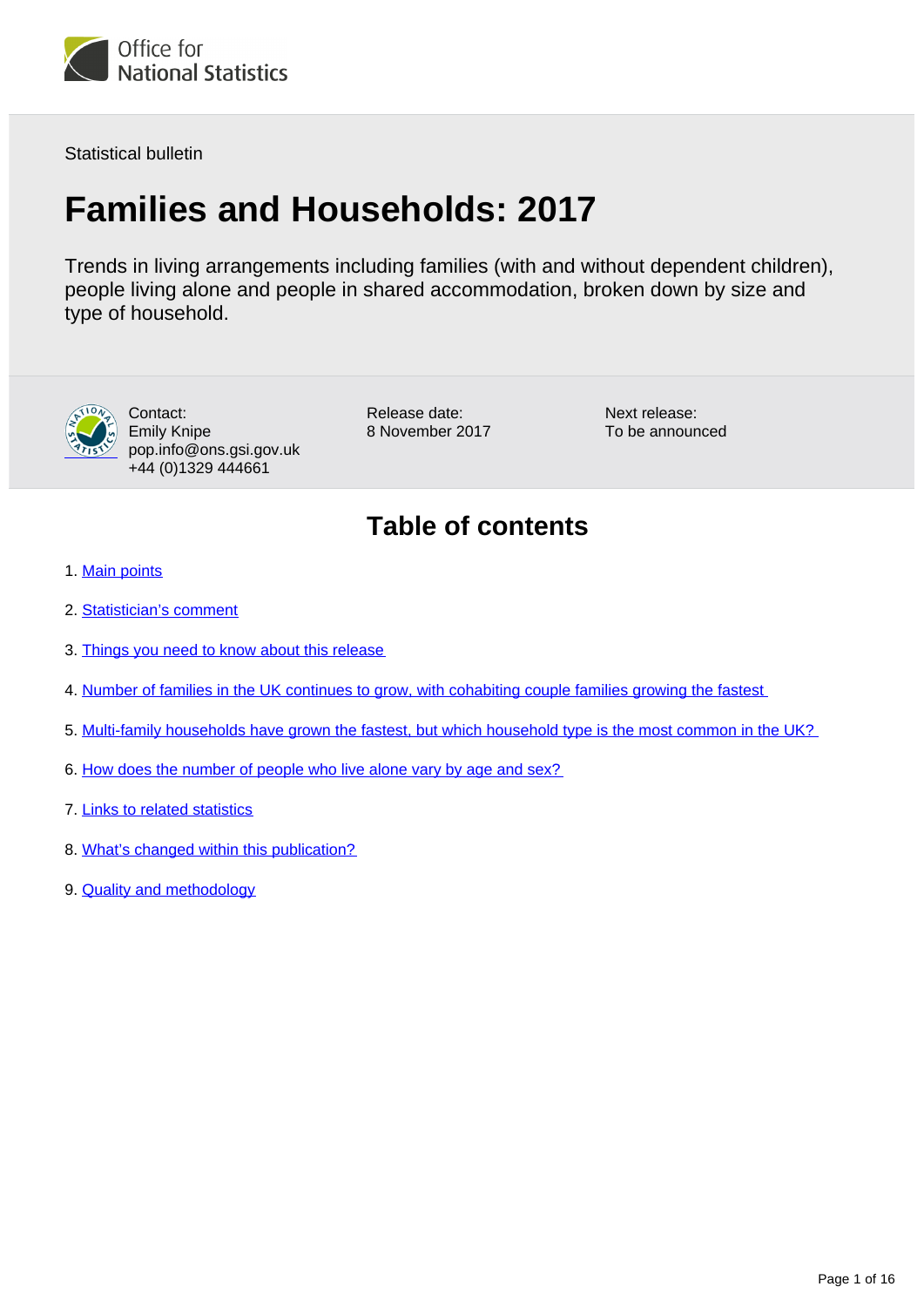### <span id="page-1-0"></span>**1 . Main points**

- In 2017 there were 19.0 million families in the UK, a 15% increase from 16.6 million in 1996.
- With 12.9 million families, the married or civil partner couple family remains the most common in 2017, with the cohabiting couple family growing the fastest.
- In the UK there were 27.2 million households in 2017, resulting in an average household size of 2.4.
- In 2017, there were 3.9 million people living alone aged 16 to 64 years; a larger proportion were male (58.5%); similarly there were 3.8 million people living alone aged 65 and over but a larger proportion (66.5%) were female.
- Young males were more likely to be living with their parents than young females; around 32% of males aged 20 to 34 years were living with their parents compared with 20% of females aged 20 to 34 years in 2017.

### <span id="page-1-1"></span>**2 . Statistician's comment**

"In 2017, the most common family type in the UK was the married or civil partner couple family (12.9 million families). Opposite-sex couples were most likely to be in married couple families whereas same-sex couples were most likely to be in cohabiting couple families. This is likely to be because civil partnerships and marriages between same-sex couples in particular, are relatively new legal union statuses."

Emily Knipe, Population Statistics Division, Office for National Statistics.

Follow Population Statistics Division on Twitter @RichPereira\_ONS

#### <span id="page-1-2"></span>**3 . Things you need to know about this release**

A family is a married, civil partnered or cohabiting couple with or without children, or a lone parent, with at least one child, who live at the same address. Children may be dependent or non-dependent.

A household is one person living alone, or a group of people (not necessarily related) living at the same address who share cooking facilities and share a living room, sitting room or dining area. A household can consist of a single family, more than one family, or no families in the case of a group of unrelated people.

Dependent children are those aged under 16 years living with at least one parent, or aged 16 to 18 years in fulltime education, excluding all children who have a spouse, partner or child living in the household.

The families and households estimates are based on social survey data from the April to June quarter of the Labour Force Survey (LFS) household dataset. This dataset is available from 1996 onwards.

Measures of quality (to show the levels of uncertainty associated with survey estimates) are presented in the [datasets.](https://www.ons.gov.uk/peoplepopulationandcommunity/birthsdeathsandmarriages/families/datasets/familiesandhouseholdsfamiliesandhouseholds) You are advised to consult the quality measures when interpreting the estimates.

Families and households estimates for the reference years 2013 to 2016 have been revised following the reweighting of the LFS. The estimates for these years will differ from previous publications.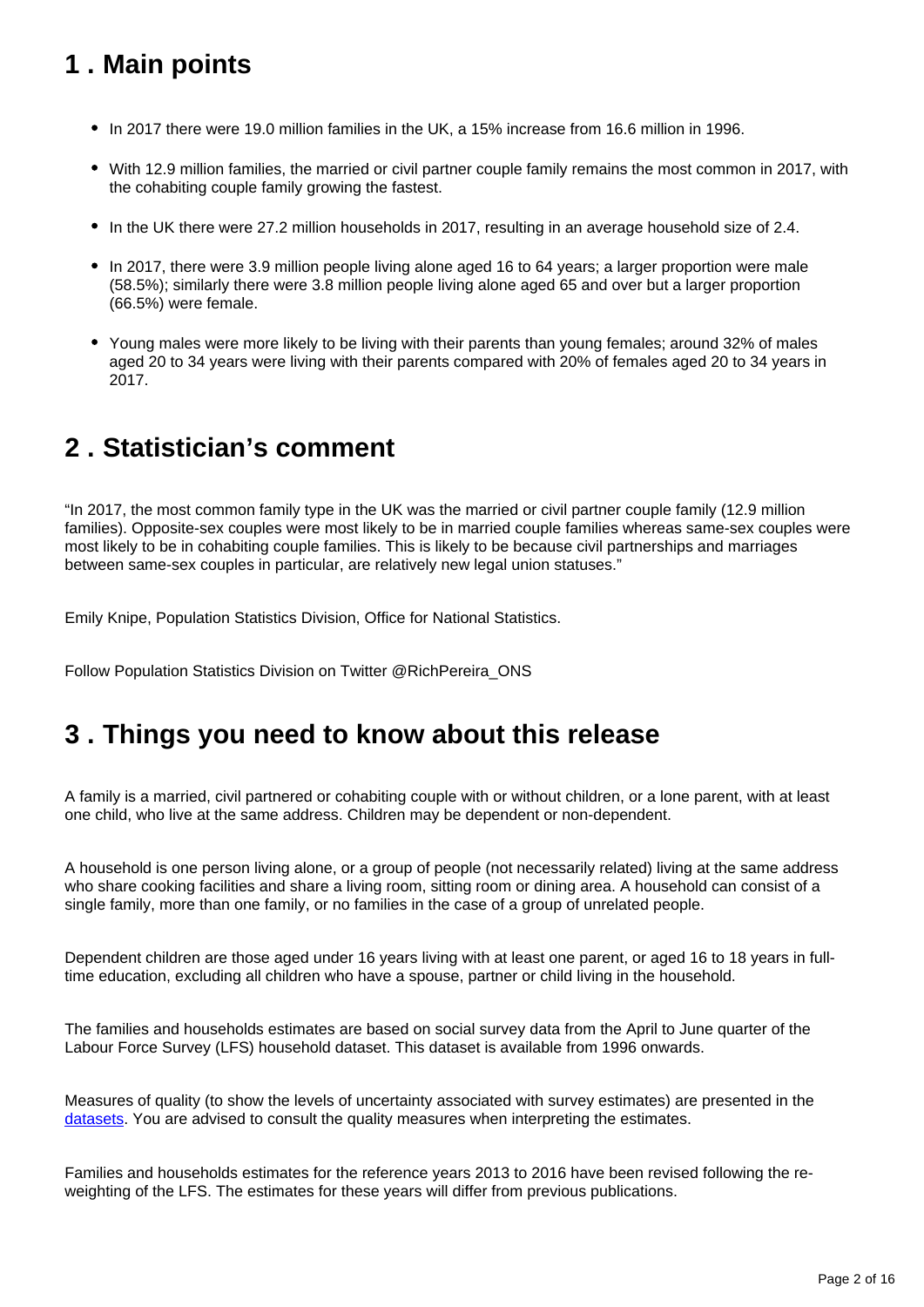### <span id="page-2-0"></span>**4 . Number of families in the UK continues to grow, with cohabiting couple families growing the fastest**

In 2017 there were 19.0 million families in the UK; this increased by 15% from 16.6 million in 1996, a rise similar to the growth in the UK population during this 20-year period.

There were 12.9 million married or civil partner couple families in the UK in 2017. This remains the most common type of family. The second largest family type was the cohabiting couple family at 3.3 million families, followed by 2.8 million lone parent families.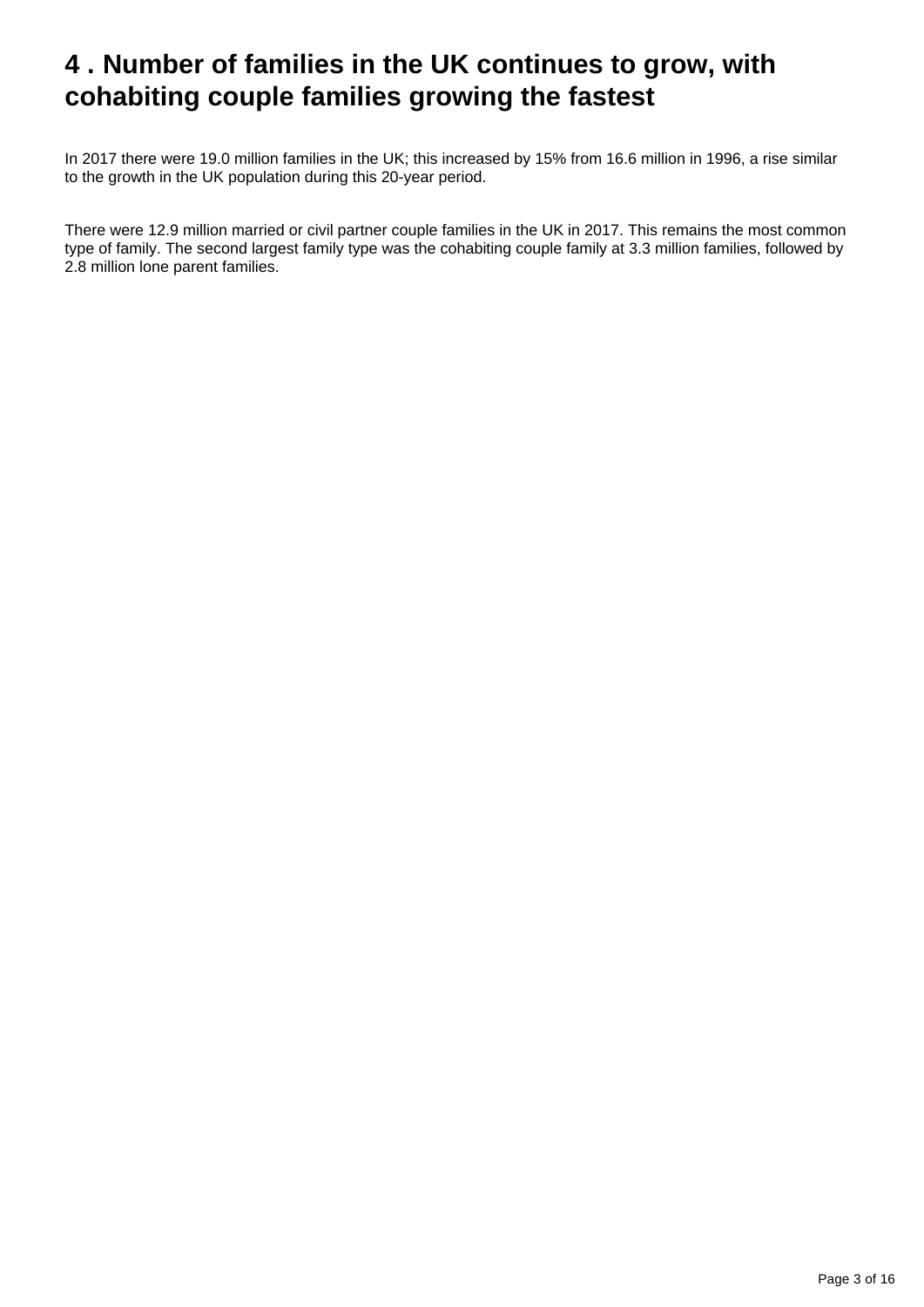#### Figure 1: Families by family type, 1996 to 2017

UK



#### **Source: Labour Force Survey, Office for National Statistics**

**Notes:**

1. Married couple families include both opposite sex and same sex married couples. Cohabiting couple families include both opposite sex and same sex cohabiting couples.

The three main family types have all increased in number since 1996 (the first year Labour Force Survey (LFS) data are available). The fastest growing family type over the 20-year period was the cohabiting couple family, which more than doubled from 1.5 million families in 1996 to 3.3 million families in 2017 (Figure 1). This may be explained by an increasing [trend to cohabit instead of marry, or to cohabit before marriage](https://www.ons.gov.uk/peoplepopulationandcommunity/populationandmigration/populationestimates/bulletins/populationestimatesbymaritalstatusandlivingarrangements/2002to2016), particularly at younger ages.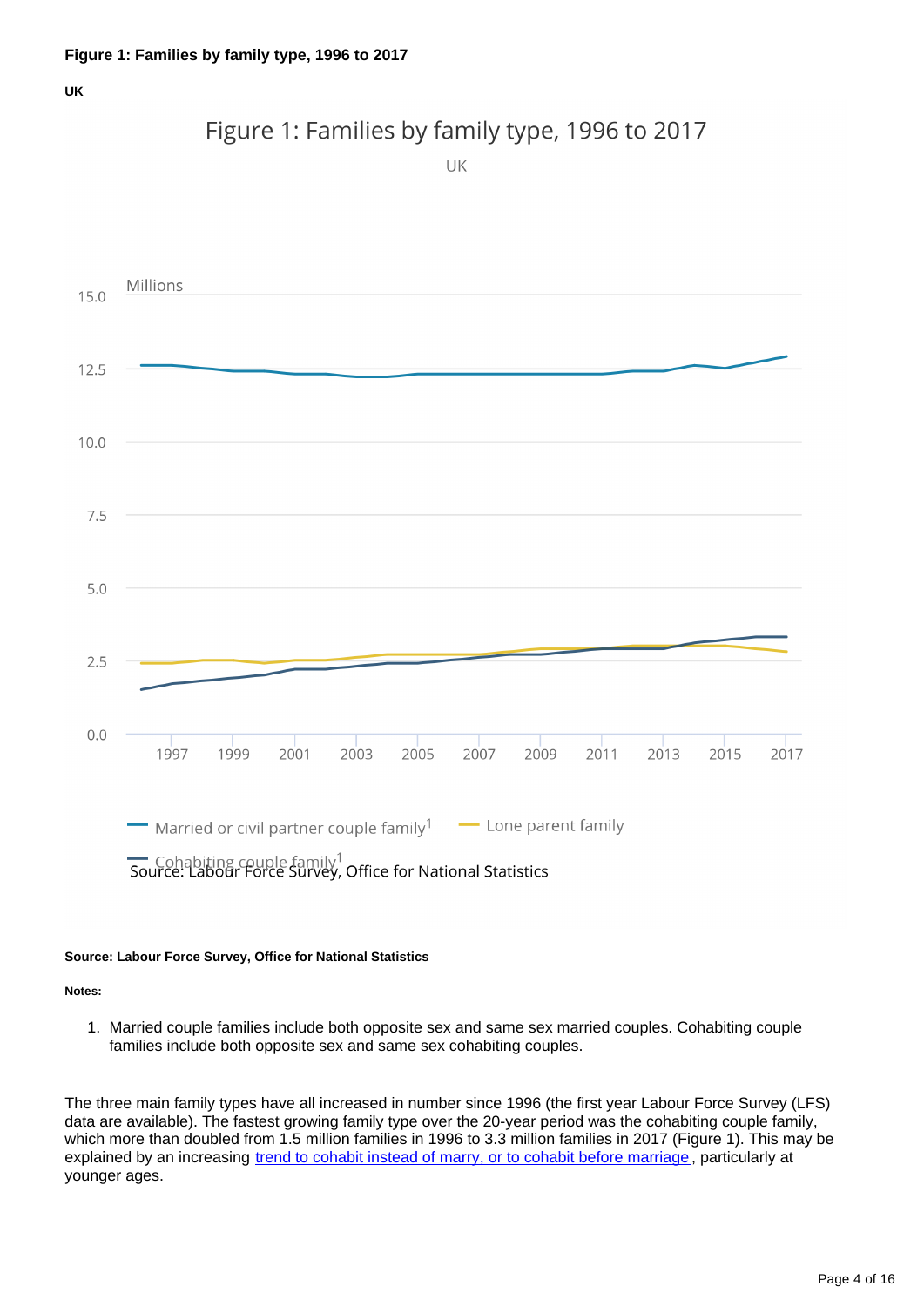There is currently no such thing as common law marriage in UK law, meaning cohabiting couples do not have the same legal rights as married couples. [The Cohabitation Rights Bill](https://services.parliament.uk/bills/2017-19/cohabitationrights.html), which addresses the rights of cohabiting couples, is in the early stages of passing through Parliament.

The number of lone parent families grew by 15.2%, a statistically significant increase  $1$ ; married couple families grew very little (1.5%), also a statistically significant increase, over the two decades. The number of lone parent families in the UK has been decreasing in recent years from 3.0 million in 2015 to 2.8 million in 2017, a statistically significant decrease. Cohabiting couple families have been more common than lone parent families in the UK in the last couple of years.

#### **Table 1: Detailed family types, UK, 2017**

|                                          |                            |                                                   | Thousands                |  |  |
|------------------------------------------|----------------------------|---------------------------------------------------|--------------------------|--|--|
|                                          | 2017                       |                                                   |                          |  |  |
| <b>Family type</b>                       | With dependent<br>children | <b>Without dependent</b><br>children <sup>2</sup> | <b>Total</b><br>families |  |  |
| Married couple family <sup>1</sup>       | 4,944                      | 7,890                                             | 12,834                   |  |  |
| Opposite sex married couple family       | 4,938                      | 7,862                                             | 12,800                   |  |  |
| Same sex married couple family           | 6                          | 28                                                | 34                       |  |  |
| Civil partner couple family <sup>3</sup> | 8                          | 47                                                | 55                       |  |  |
| Cohabiting couple family <sup>1</sup>    | 1,251                      | 2,040                                             | 3,291                    |  |  |
| Opposite sex cohabiting couple<br>family | 1,246                      | 1,943                                             | 3,190                    |  |  |
| Same sex cohabiting couple family        | 4                          | 97                                                | 101                      |  |  |
| Lone parent family                       | 1,781                      | 1,037                                             | 2,817                    |  |  |
| All families                             | 7,983                      | 11,014                                            | 18,997                   |  |  |

Source: Labour Force Survey, Office for National Statistics

Notes:

1. Married couple families include both opposite sex and same sex married couples. Cohabiting couple families include both opposite sex and same sex cohabiting couples.

2. Families without dependent children have only non-dependent children or no children in the household.

3. Civil partnerships were introduced in the UK in December 2005.

4. Marriages to same sex couples were introduced in England and Wales in March 2014.

5. Totals may not sum due to rounding.

6. Some small numbers are likely to be less reliable. The reference tables published alongside this bulletin indicate the statistical robustness of each estimate.

The most common family type for couples of the same sex was the same-sex cohabiting couple family, at 101,000; this was followed by civil partner couple families, at 55,000 and same-sex married couple families, at 34,000 (Table 1.)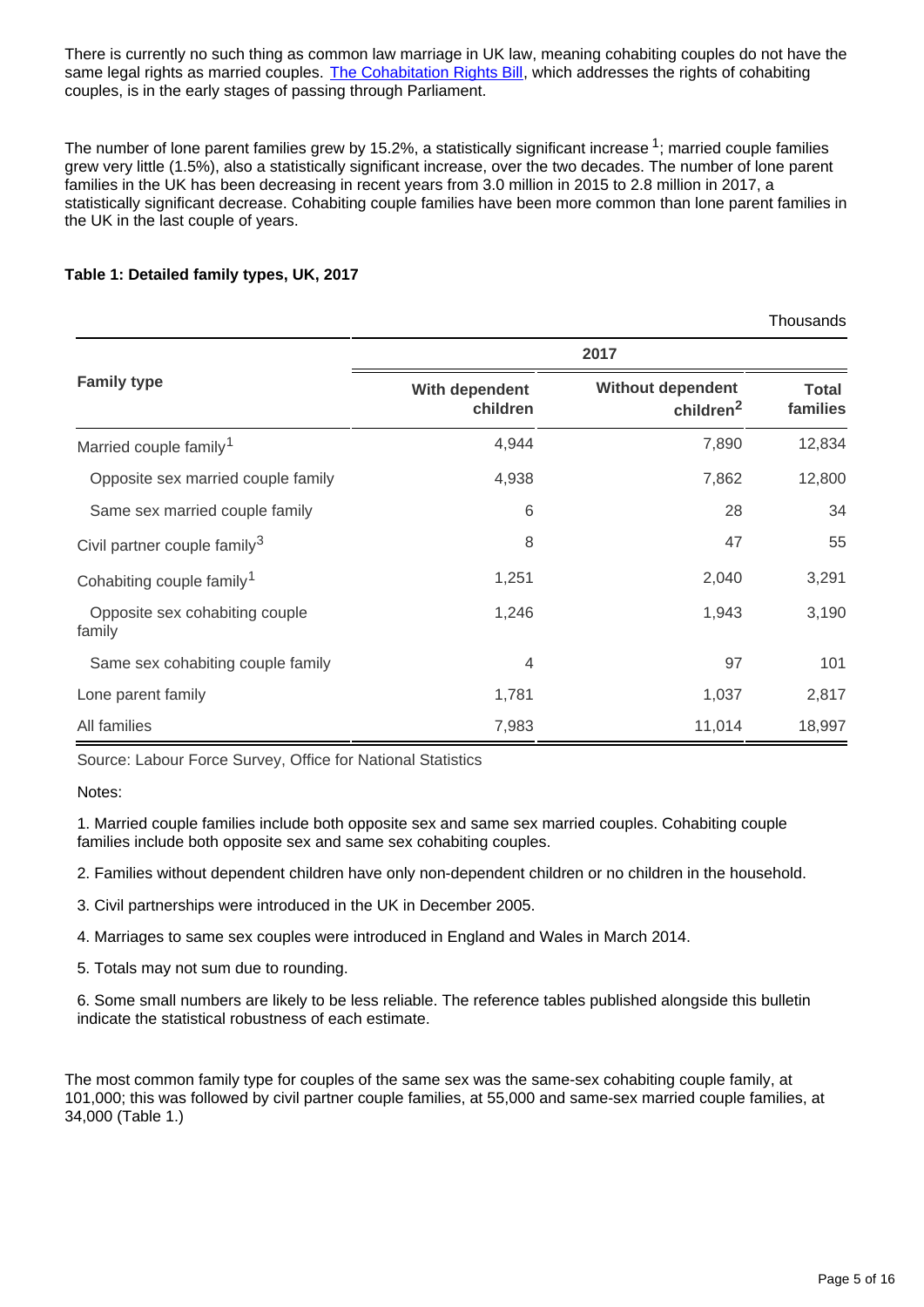Conversely, opposite-sex couples were most likely to be in a married couple family rather than a cohabiting couple family. These differences are likely to be associated with marriages between couples of the same sex being a relatively new legal union status, and the availability of civil partnerships, which provides an alternative to marriage for same-sex couples. Even considering marriages and civil partnerships together, couples of the same sex were most likely to be in cohabiting couple families in 2017.

The number of same-sex couple families in the UK has been increasing steadily since 1996; this could be associated with [larger proportions of the population identifying as lesbian, gay or bisexual \(LGB\)](https://www.ons.gov.uk/peoplepopulationandcommunity/culturalidentity/sexuality/bulletins/sexualidentityuk/2016) .

In 2017, families with no children or without dependent children were more common than families with dependent children. Despite this, there were 14.0 million dependent children living in families in the UK in 2017.

The types of families in which dependent children live have changed in line with the shift in family types since 1996. The percentage of dependent children living in cohabiting couple families (including both opposite- and same-sex couples) increased from 7% in 1996 to 15% by 2017. Dependent children living in a married couple family (including both opposite- and same-sex couples) fell by 9 percentage points to 64% in 2017. The percentage of dependent children living in lone parent families changed little over the two decades; 21% lived in lone parent families in 2017 compared with 20% in 1996.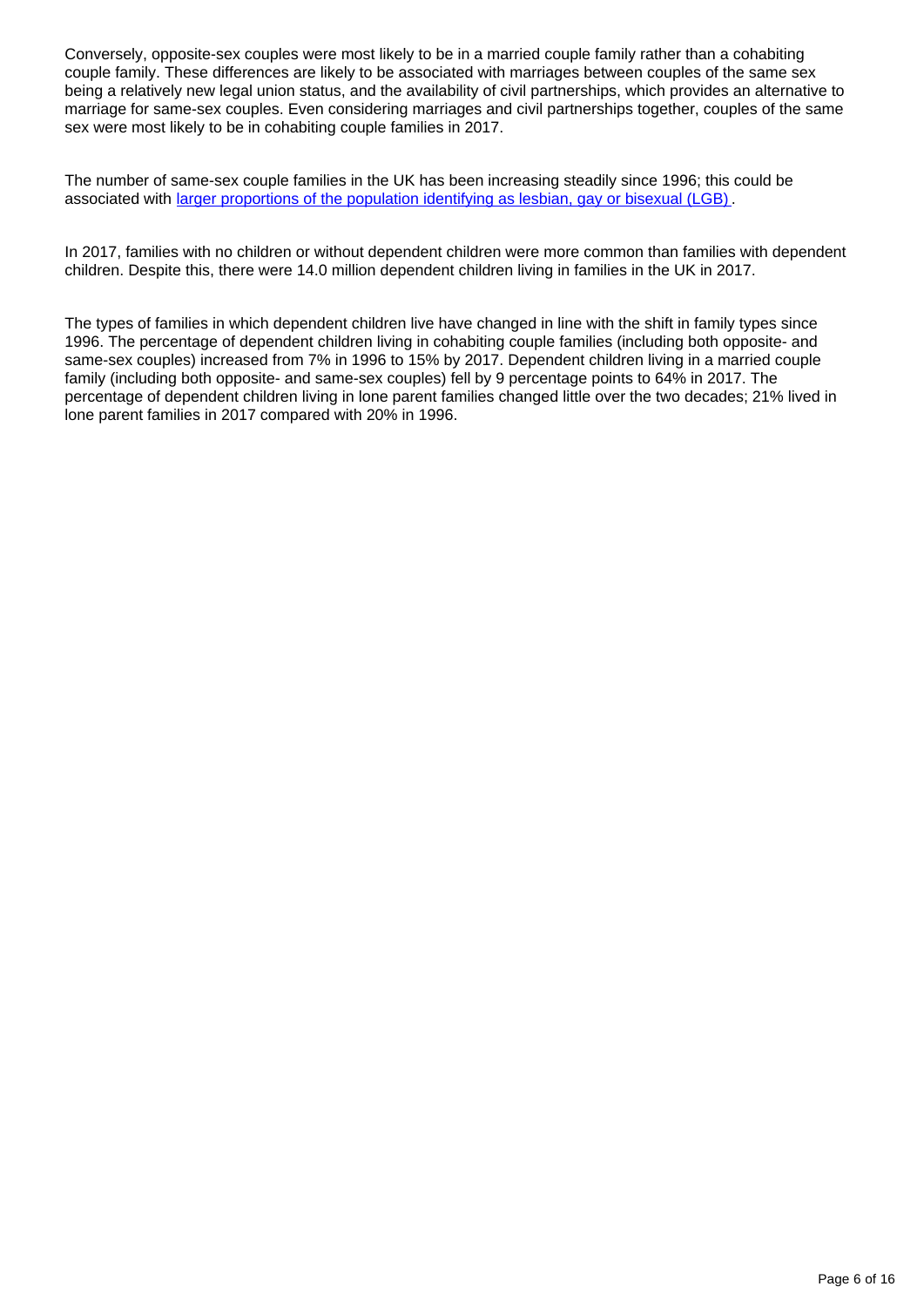#### **Figure 2: Families with dependent children by family type and number of dependent children, 2017**

**UK**



UK



#### **Source: Labour Force Survey, Office for National Statistics**

**Notes:**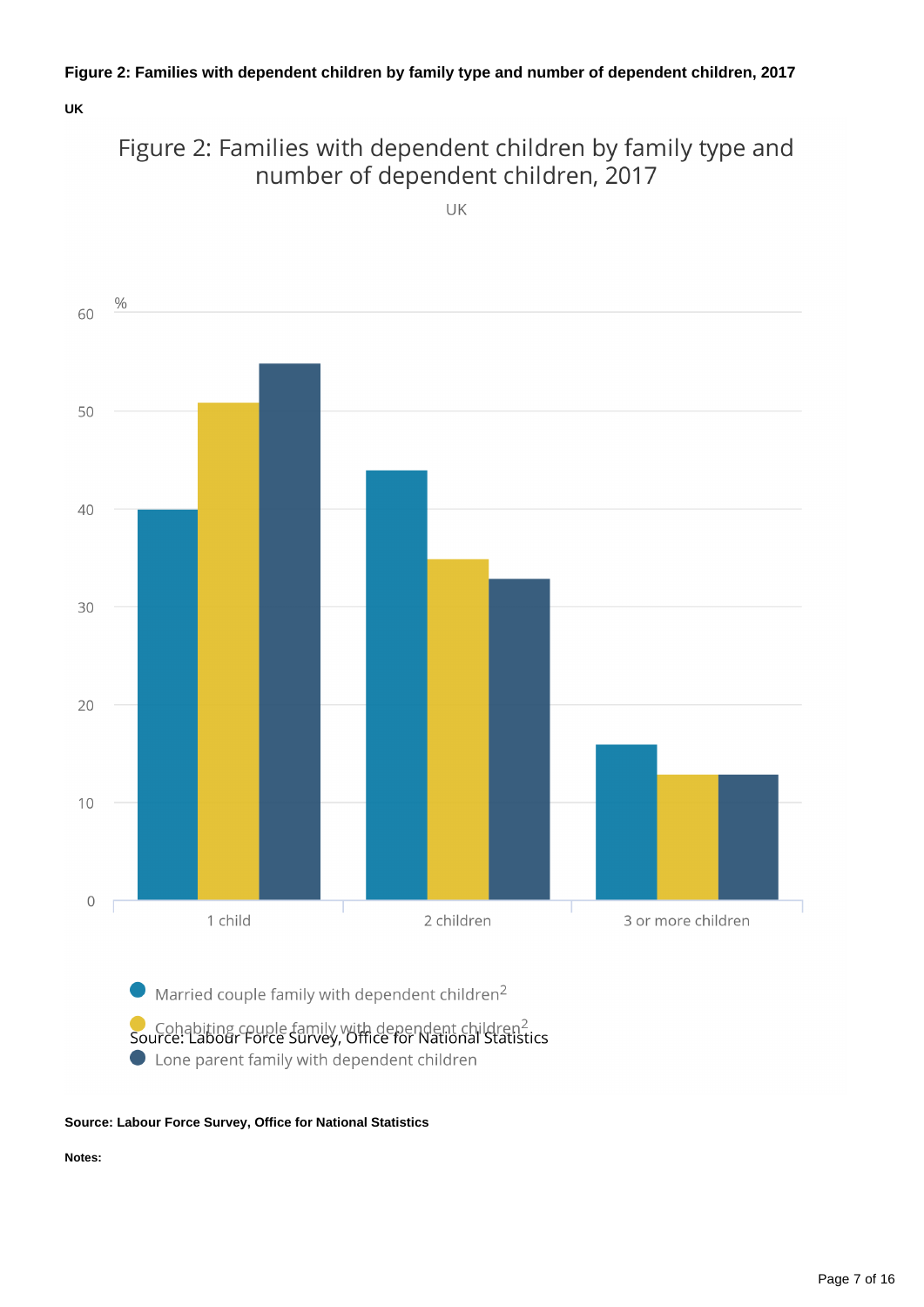- 1. Less than 1% of dependent children lived in civil partner couple families in 2017. Therefore the percentages are too small to be shown.
- 2. Married couple families include both opposite sex and same sex married couples. Cohabiting couple families include both opposite sex and same sex cohabiting couples.

In 2017, of all lone parents with dependent children, 55% had only one child, higher than both other family types (Figure 2). Further, only 13% of lone parents had three or more children. Conversely, married couples with dependent children had more children on average than other family types and only 40% had only one dependent child. These patterns are likely to reflect the stability of parental partnerships, as well as the fact that people often marry after having a child and then have further children within marriage; this is demonstrated in the [registration](http://webarchive.nationalarchives.gov.uk/20160105221108/http:/www.ons.gov.uk/ons/rel/vsob1/characteristics-of-Mother-1--england-and-wales/2013/art---childbearing-by-registration-status.html#tab-Comparing-Registration-Status-for-First-Births-with-Subseque)  [status at birth statistics](http://webarchive.nationalarchives.gov.uk/20160105221108/http:/www.ons.gov.uk/ons/rel/vsob1/characteristics-of-Mother-1--england-and-wales/2013/art---childbearing-by-registration-status.html#tab-Comparing-Registration-Status-for-First-Births-with-Subseque).

#### **Notes for: Number of families in the UK continues to grow, with cohabiting couple families growing the fastest**

1. If a change or a difference between estimates is described as "statistically significant", it means that statistical tests have been carried out to reject the possibility that the change has occurred by chance. Therefore statistically significant changes are very likely to reflect real changes in families and household structures.

### <span id="page-7-0"></span>**5 . Multi-family households have grown the fastest, but which household type is the most common in the UK?**

There were 27.2 million households in the UK in 2017. The number of households has increased by 6% since 2007, similar to the growth in the UK population during this period. As a result, average household size has remained at 2.4 people over the decade.

Table 2 shows that the most common household type in 2017 contained one family consisting of a couple with or without children. There were 15.7 million such households, an increase from 14.6 million in 2007 and 13.9 million in 1996. Despite this increase in absolute numbers, there has been little change in the proportion of all households of this type, remaining at 58% of all households in 2017, the same as 1996.

The next most common household type was one-person households, of which there were 7.7 million in 2017. UK households containing one lone parent family increased from 2.3 million in 1996 to 2.7 million in 2017.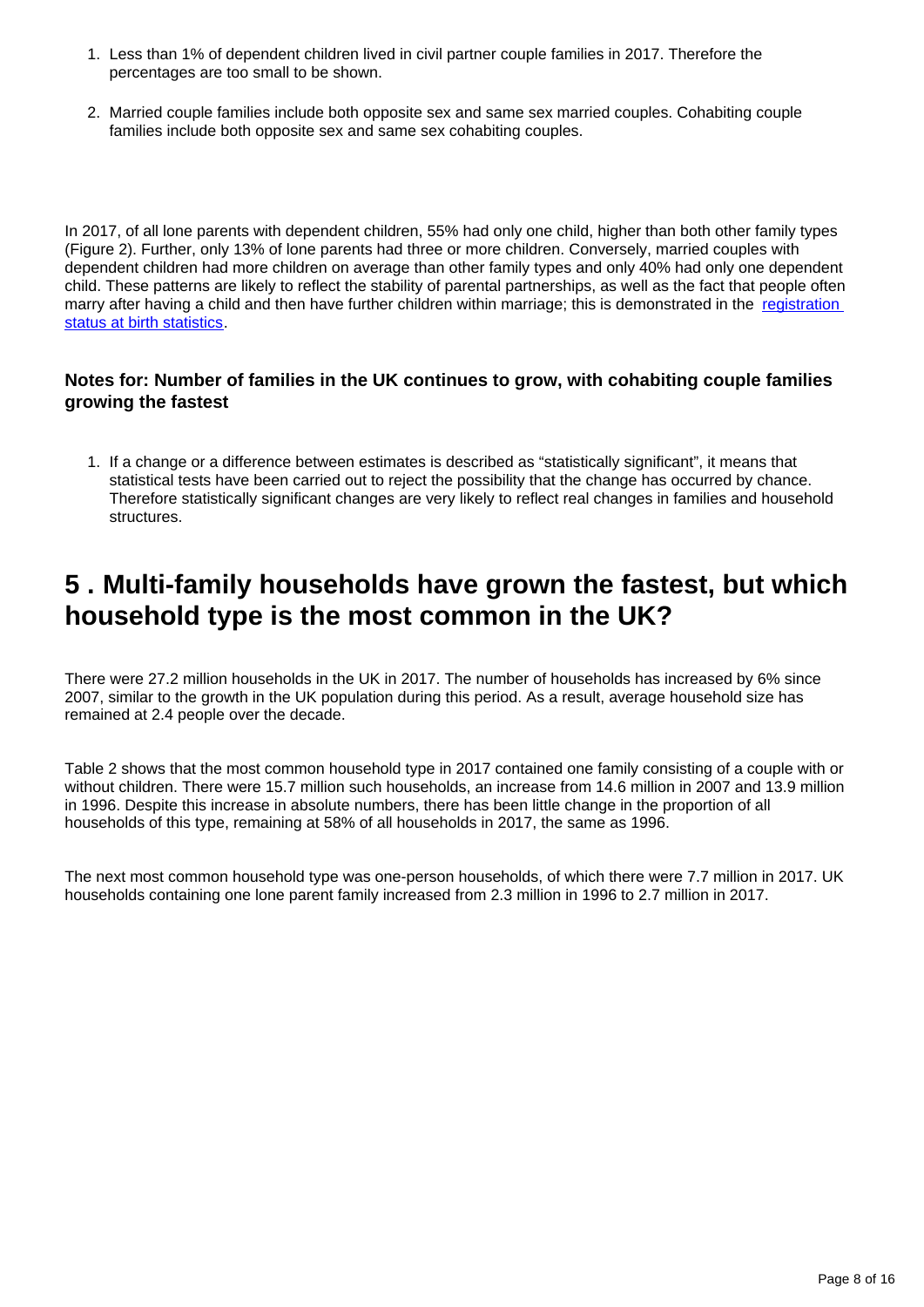| Year | One person<br>households | One family<br>household:<br>couple <sup>1</sup> | One family<br>household: lone<br>parent | Two or more<br>unrelated adults | <b>Multi-family</b><br>households households | AII  |
|------|--------------------------|-------------------------------------------------|-----------------------------------------|---------------------------------|----------------------------------------------|------|
| 1996 | 6.6                      | 13.9                                            | 2.3                                     | 0.7                             | 0.2                                          | 23.7 |
| 2007 | 7.4                      | 14.6                                            | 2.6                                     | 0.8                             | 0.2                                          | 25.6 |
| 2017 | 7.7                      | 15.7                                            | 2.7                                     | 0.8                             | 0.3                                          | 27.2 |

Source: Labour Force Survey, Office for National Statistics

1. Households where there is one family and one individual for example a married couple with their daughter and a lodger or a married couple with one elderly parent are classified as a one family household: couple.

2. 'One family household: couple' and 'One family household: lone parent' can contain dependent and nondependent children.

Households containing two or more families (multi-family households) were the fastest growing household type over the decade to 2017, increasing by 42.1% from 215,000 households in 2007 to 306,000 households in 2017. This increase is statistically significant. Families in these households may be unrelated, or may be related in some way, for example, a married couple with their son and his girlfriend.

Changes in the number of multi-family households may be because of older couples moving in with their adult child and their family, young adults who are partnered or lone parents, remaining or returning to their parent's household and unrelated families sharing a household. Despite this rise, which was also seen in the 2011 [Census results,](http://www.ons.gov.uk/ons/rel/census/2011-census-analysis/what-does-the-2011-census-tell-us-about-concealed-families-living-in-multi-family-households-in-england-and-wales-/index.html) multi-family households still only represented a very small proportion (1.1%) of all households in 2017.

### <span id="page-8-0"></span>**6 . How does the number of people who live alone vary by age and sex?**

In 2017, around 28% of households contained one person (Figure 3). Although this has not changed much over the last decade, another source, the [General Lifestyle Survey,](https://www.ons.gov.uk/peoplepopulationandcommunity/personalandhouseholdfinances/incomeandwealth/compendium/generallifestylesurvey/2013-03-07) which provides a longer time series, shows that 17% of households in Great Britain contained one person in 1971. Although not directly comparable, this suggests that the proportion of one-person households has increased considerably since the early 1970s.

Millions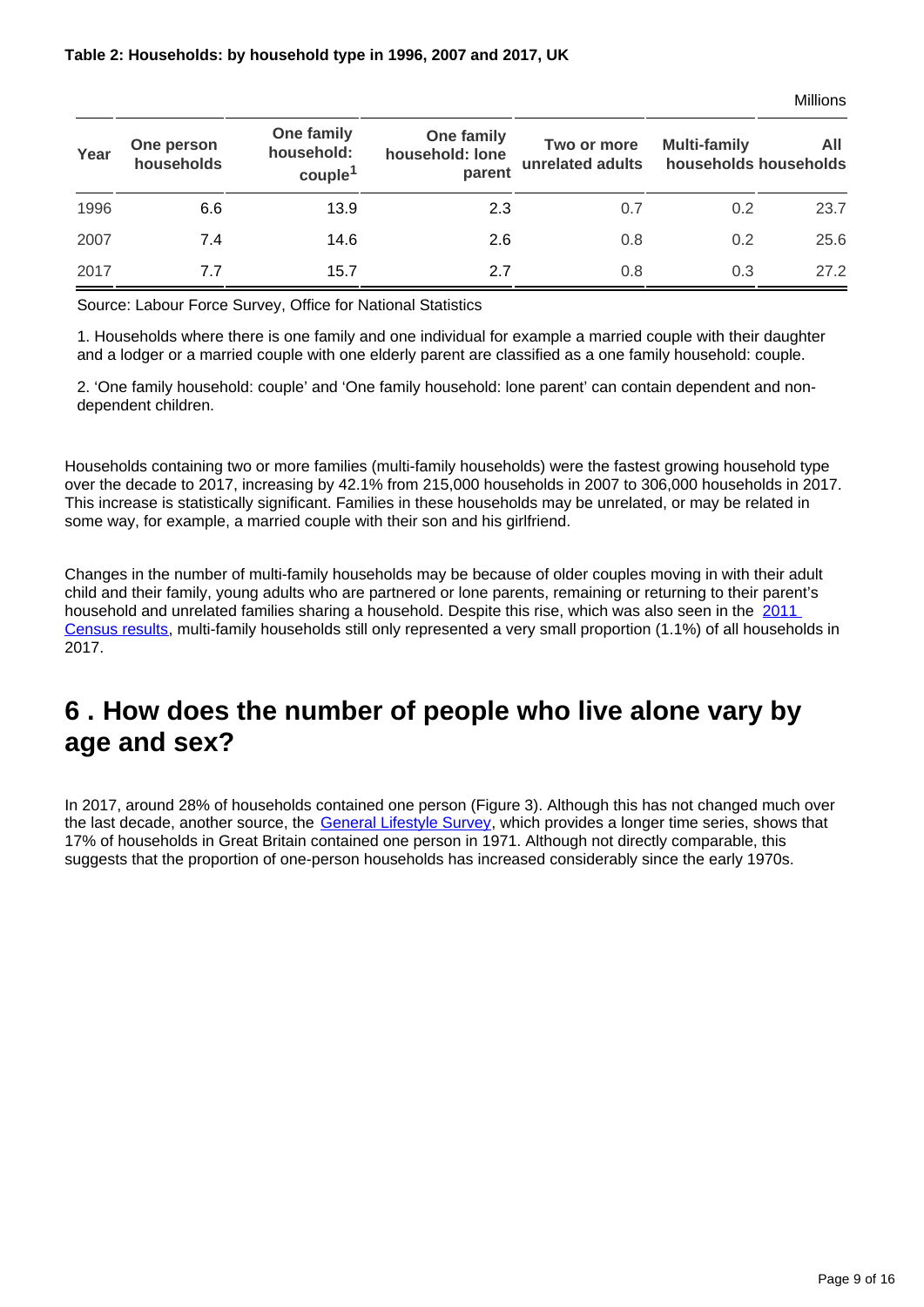#### Figure 3: Percentage of households by household size in 2017

UK



Source: Labour Force Survey, Office for National Statistics

#### **Source: Labour Force Survey, Office for National Statistics**

Of the 7.7 million one-person households in the UK, 53.8% of them in 2017 contained one woman and 46.2% of them contained one man.

There were 3.9 million people living alone aged 16 to 64 years in 2017; a larger proportion were male (58.5%) than female. This could be because of the following: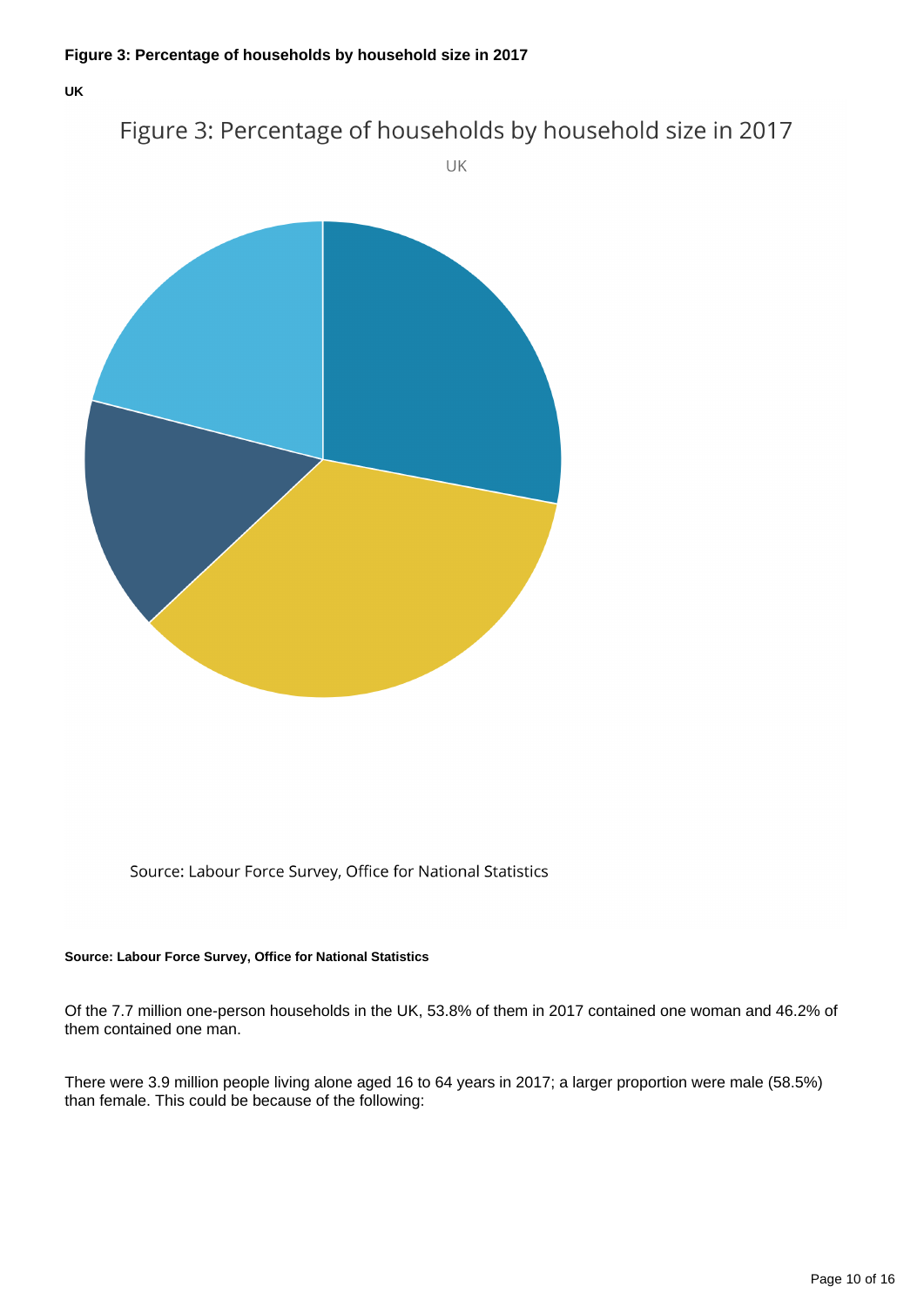- higher proportions of men than women never marry
- men marry at older ages than women and marry women younger than themselves
- partnership dissolution, leading to men living alone while women may live with any children from the relationship

Further studies by academics looking at [living arrangements in mid-life](http://www.cpc.ac.uk/projects/?project=46) are available.

For those aged 65 and over, the pattern is reversed; at these ages the larger proportion of people living alone were female (66.5%). This is partly because there are more women than men in the total population aged 65 and over due to women's higher life expectancy. By the age of 65, most women have been married  $1$  and husbands are typically older than their wives. These two factors mean that more women than men become widowed, which may lead to living alone. In spite of this, the number of widowed women is falling due to life expectancy [increasing faster for men compared with women](https://www.ons.gov.uk/peoplepopulationandcommunity/birthsdeathsandmarriages/lifeexpectancies/bulletins/nationallifetablesunitedkingdom/2014to2016).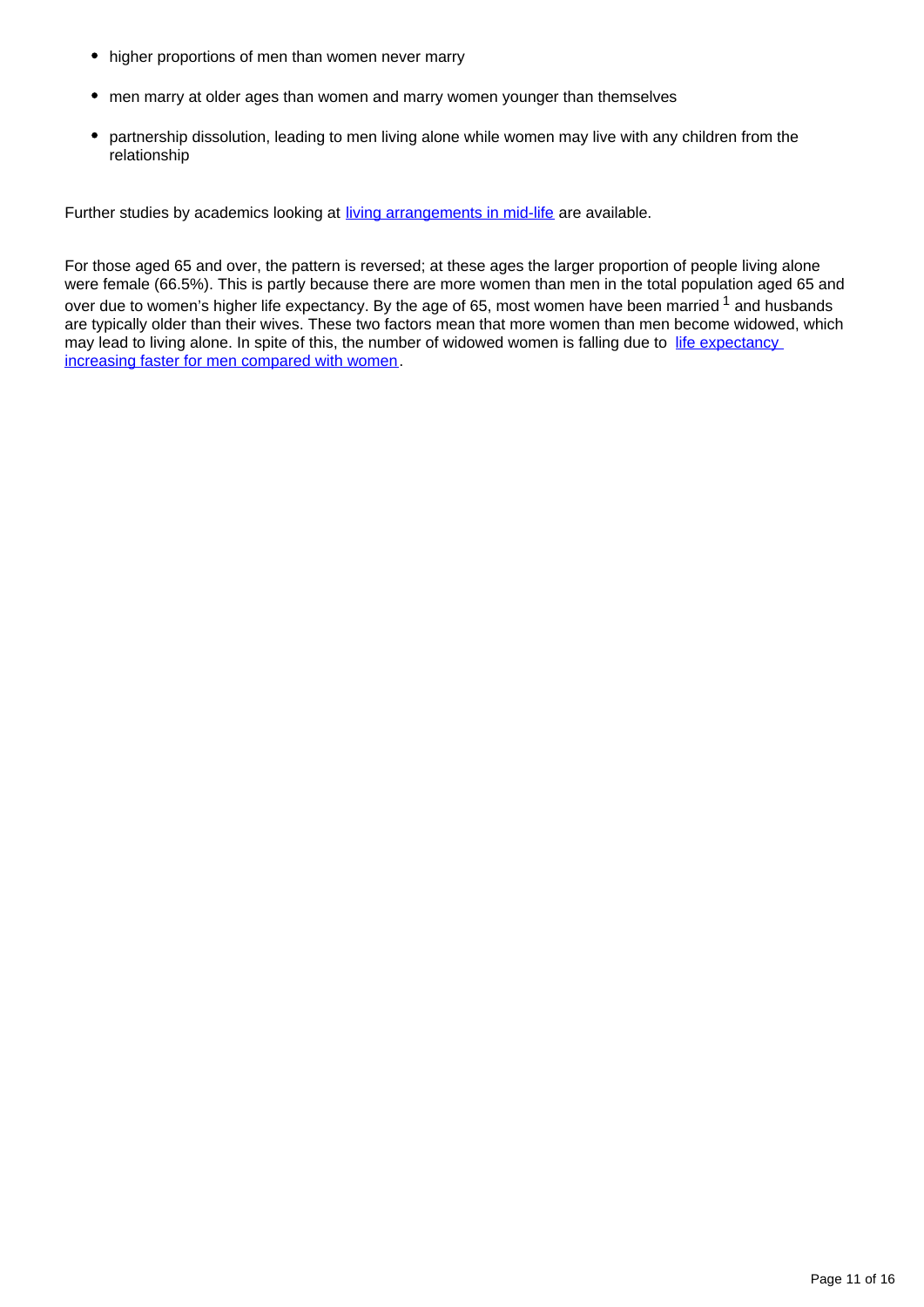### Figure 4: People living alone by age group, 1996 to 2017

UK



#### **Source: Labour Force Survey, Office for National Statistics**

Those living alone aged 45 to 64 years increased by 53% between 1996 and 2017, a statistically significant increase (Figure 4). This is partly due to the increasing population aged 45 to 64 years in the UK over this period, as the 1960s baby boom generation have been reaching this age group particularly in the last decade. The increase could also be due to a rise in the proportion of the population aged 45 to 64 years who are divorced or [single never married](http://www.ons.gov.uk/peoplepopulationandcommunity/populationandmigration/populationestimates/bulletins/populationestimatesbymaritalstatusandlivingarrangements/2002to2015).

Those aged 65 to 74 years living alone saw a statistically significant increase of 15% over the two decades. The number living alone aged 75 and over also increased over the two decades to 2017; this was by a larger percentage of 24%, which was also a statistically significant change. The reasons for increasing numbers of older people staying at home for longer are explored in our census analysis of the [care home population.](http://webarchive.nationalarchives.gov.uk/20160107071737/http:/www.ons.gov.uk/ons/dcp171776_373040.pdf)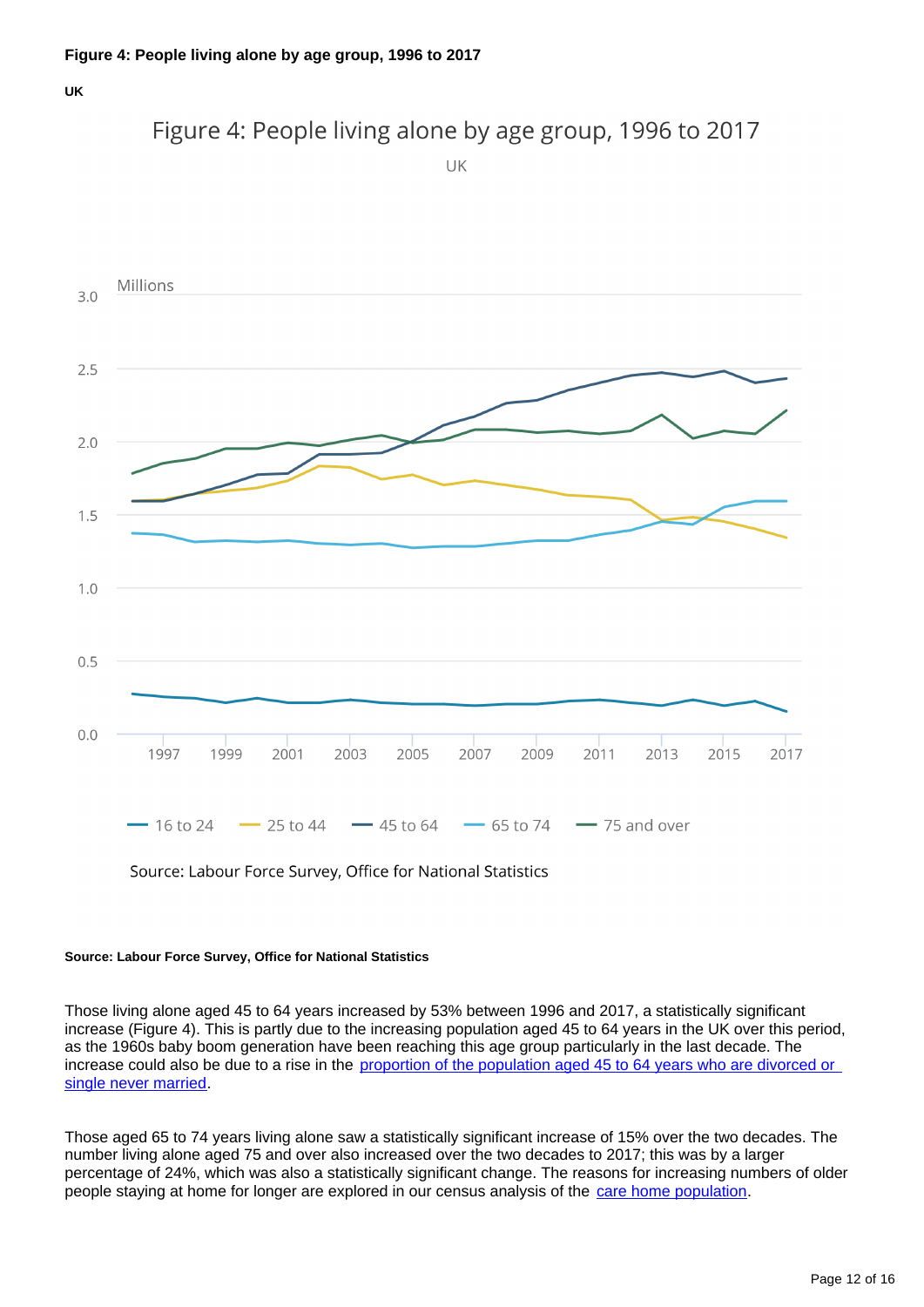In contrast, the number living alone in the 25 to 44 age group fell by 16% between 1996 and 2017; this was a statistically significant change. The number living alone in the 16 to 24 age group fluctuated over the two decades from 1996 to 2017. Lower numbers of young adults living alone is reflected in the increasing numbers of young adults who are living with their parents.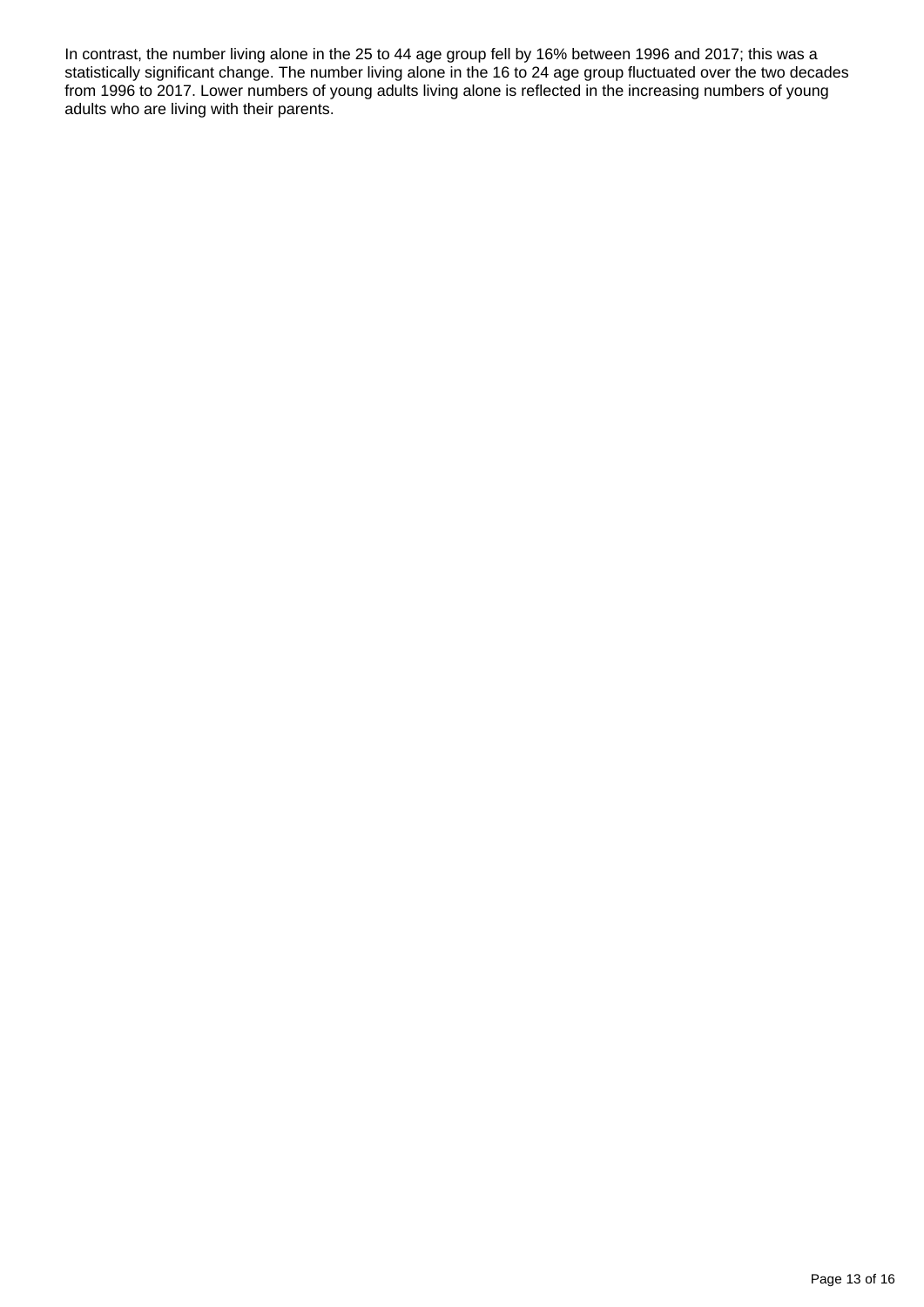#### Figure 5: Young adults living with their parents, 1996 to 2017



Source: Labour Force Survey, Office for National Statistics

#### **Source: Labour Force Survey, Office for National Statistics**

**Notes:**

- 1. Once a person either lives with a partner or has a child, they are considered to have formed their own family and are no longer counted as being part of their parents' family even if they still live in the same household. Therefore such people are deemed to be not living with their parents here.
- 2. The term 'Parent' could include grandparents, step parents or foster parents.
- 3. Students living in halls of residence during term-time and living with their parents outside term-time are counted as not living with their parents here.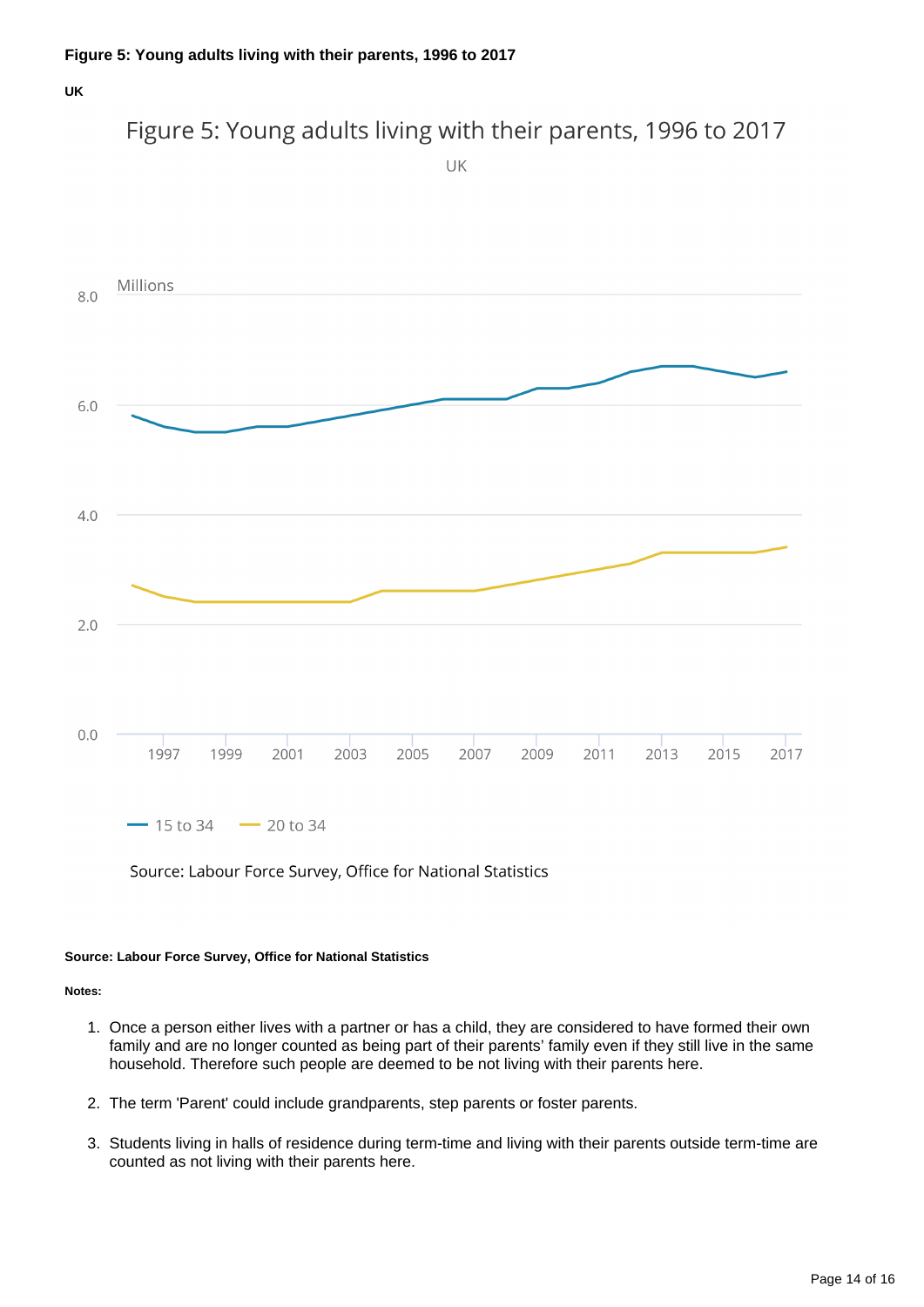In 1996, around 5.8 million 15- to 34-year-olds in the UK lived with their parents; this increased to a peak of 6.7 million in 2014 (a statistically significant increase) and remained around 6.6 million in 2017 (Figure 5). Although the total population aged 15 to 34 years in the UK has increased over the time period, the percentage living with their parents has risen from 36% in 1996 to 40% in 2017.

A large percentage of 15- to 19-year-olds would be expected to be living with their parents; the number of young adults living with their parents decreases with age. Looking at 20- to 34-year-olds, the number living with their parents has increased from 2.7 million in 1996 to 3.3 million in 2013 (a statistically significant increase) and has since remained around 3.4 million. The percentage living with their parents has risen from 21% in 1996 to 26% in 2017.

Young males were more likely than young females to be living with their parents in 2017. Around 45% of males aged 15 to 34 years were living with their parents and 32% of males aged 20 to 34 years were living with their parents. This is compared with 34% of females aged 15 to 34 years and only 20% of females aged 20 to 34 years living with their parents.

Larger numbers of young adults tending to stay at home for longer may be explained by staying in education and training for longer, formalising relationships and having children at older ages, and increased costs in renting or buying a home. This is explored further in our Visual.ONS article Why are more young people living with their [parents?](https://visual.ons.gov.uk/living-with-parents/)

#### **Notes for: How does the number of people who live alone vary by age and sex?**

1. Statistics showing the [proportion of men and women ever married by certain ages](http://www.ons.gov.uk/ons/rel/vsob1/marriages-in-england-and-wales--provisional-/index.html) are also available.

### <span id="page-14-0"></span>**7 . Links to related statistics**

For more detailed statistics, please see our [datasets.](https://www.ons.gov.uk/peoplepopulationandcommunity/birthsdeathsandmarriages/families/datasets/familiesandhouseholdsfamiliesandhouseholds)

For further information on the Labour Force Survey, please see the user quide.

Further statistics on [marriages \(including marriages of same-sex couples\),](http://www.ons.gov.uk/ons/taxonomy/index.html?nscl=Marriages) [divorces](http://www.ons.gov.uk/ons/taxonomy/index.html?nscl=Divorces) and [civil partnerships](http://www.ons.gov.uk/ons/taxonomy/index.html?nscl=Civil%20Partnerships) are available.

[Population estimates by marital status and living arrangements](http://www.ons.gov.uk/ons/rel/family-demography/population-estimates-by-marital-status-and-living-arrangements/index.html) provide the estimated population by age group, sex, marital status (single, married, civil partnered, divorced, and widowed) and living arrangements for England and Wales.

The [General Lifestyle Survey](http://www.ons.gov.uk/ons/publications/all-releases.html?definition=tcm%3A77-29429) provides statistics on households, families, marriages and cohabitation back to the 1970s.

### <span id="page-14-1"></span>**8 . What's changed within this publication?**

The estimates presented within this bulletin and the associated datasets for the reference years 2013 to 2016 have been revised following re-weighting of the Labour Force Survey (LFS). The estimates for these years will differ from previous publications. A dataset assessing the impact of the re-weighting to the estimates for these years has been published alongside this release.